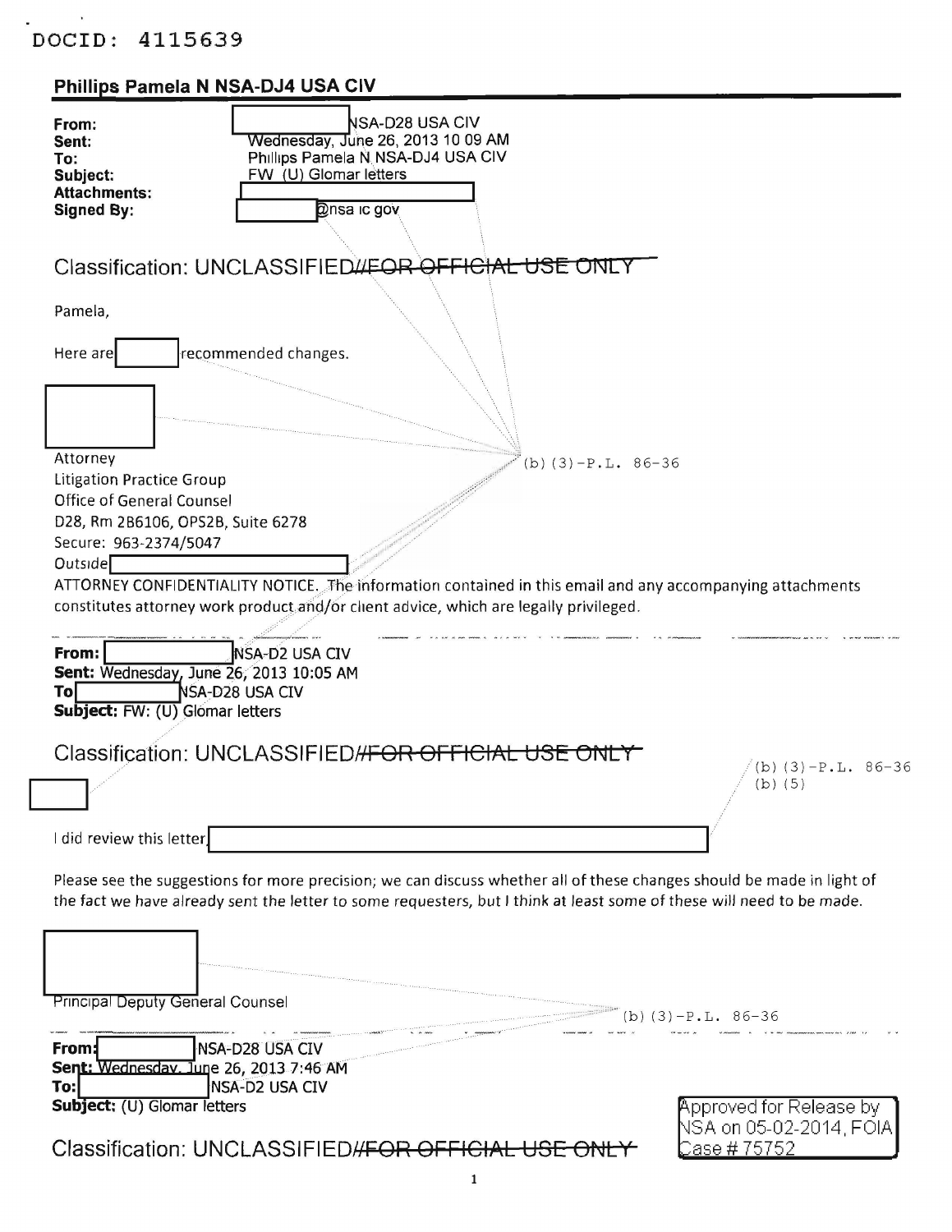. <br> <br> . <br> <br>  $\label{eq:3.1} \mathcal{L}_{\mathcal{M}_{\mathcal{M}_{\mathcal{M}_{\mathcal{M}_{\mathcal{M}_{\mathcal{M}_{\mathcal{M}_{\mathcal{M}_{\mathcal{M}_{\mathcal{M}_{\mathcal{M}_{\mathcal{M}_{\mathcal{M}_{\mathcal{M}_{\mathcal{M}_{\mathcal{M}_{\mathcal{M}_{\mathcal{M}_{\mathcal{M}_{\mathcal{M}_{\mathcal{M}_{\mathcal{M}_{\mathcal{M}_{\mathcal{M}_{\mathcal{M}_{\mathcal{M}_{\mathcal{M}_{\mathcal{M}_{\mathcal{M}}}}}}}}}}}}}$ 

| You approved the attached Glomar letter, but wanted to make sure that it does not need to be tweaked                                                                                               |                                                                                                                        |
|----------------------------------------------------------------------------------------------------------------------------------------------------------------------------------------------------|------------------------------------------------------------------------------------------------------------------------|
|                                                                                                                                                                                                    | We've already sent this                                                                                                |
|                                                                                                                                                                                                    | Glomar letter to approx. 300 requesters so far. I don't think any changes are necessary, but would welcome your input. |
| Thanks.                                                                                                                                                                                            | $(b)$ (3) $-P.L. 86-36$<br>$(b)$ (5)                                                                                   |
|                                                                                                                                                                                                    |                                                                                                                        |
|                                                                                                                                                                                                    | (b) $(3) - P.L. 86-36$                                                                                                 |
| Attorney                                                                                                                                                                                           |                                                                                                                        |
| <b>Litigation Practice Group</b>                                                                                                                                                                   |                                                                                                                        |
| <b>Office of General Counsel</b>                                                                                                                                                                   |                                                                                                                        |
| D28, Rm 2B6106, OPS2B, Suite 6278                                                                                                                                                                  |                                                                                                                        |
| Secure: 963-2374/5047<br><b>Outside</b>                                                                                                                                                            |                                                                                                                        |
| ATTORNEY CONFIDENTIALITY NOTICE. The information contained in this email and any accompanying attachments<br>constitutes attorney work product and/or client advice, which are legally privileged. |                                                                                                                        |

 $\curvearrowright$ 

Classification: UNCLASSIFIED//FOR OFFICIAL USE ONLY

Classification: UNCLASSIFIED//FOR OFFICIAL USE ONLY

Classification: UNCLASSIFIED#FOR OFFICIAL USE ONLY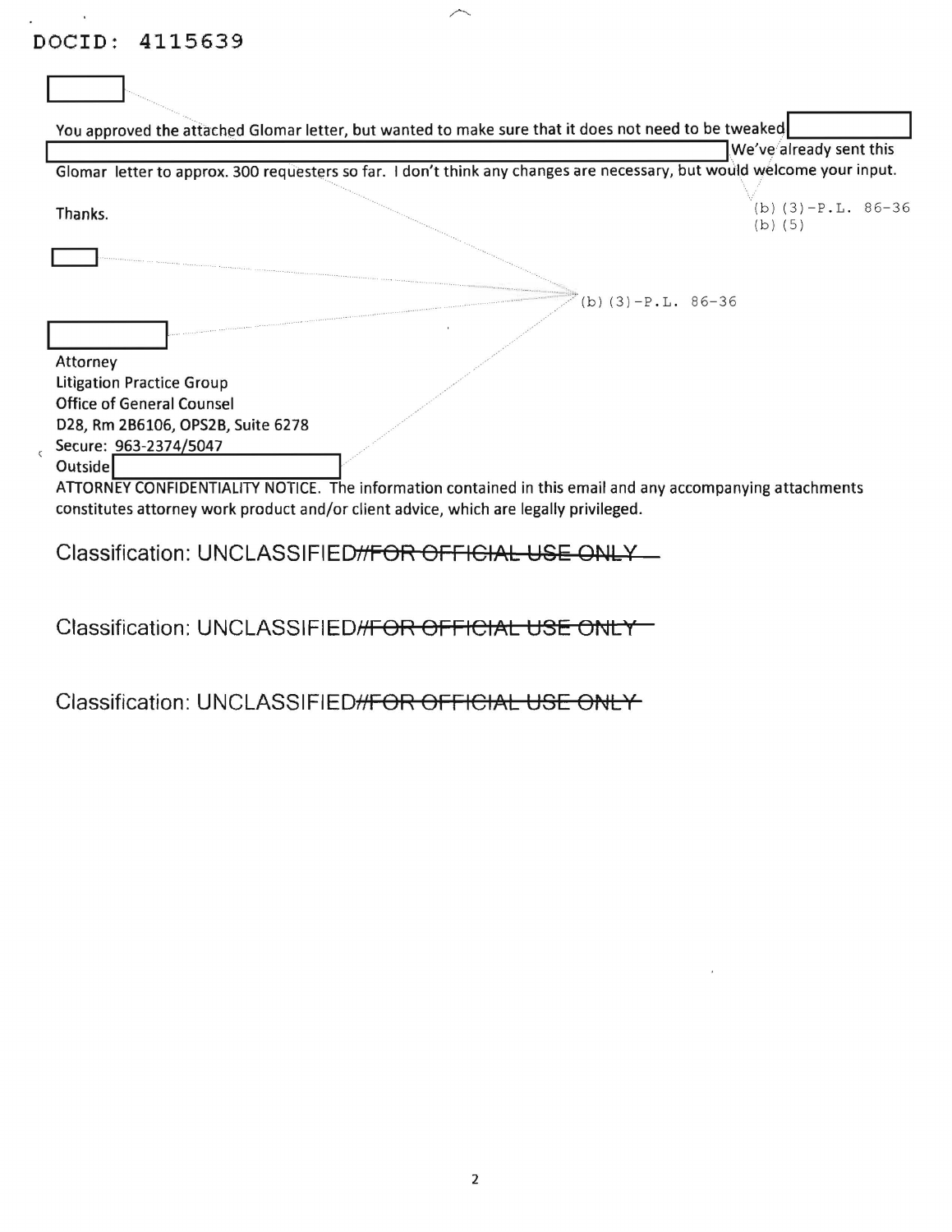$\mathbf{r}$ 

 $\bar{z}$ 



 $\mathcal{D}$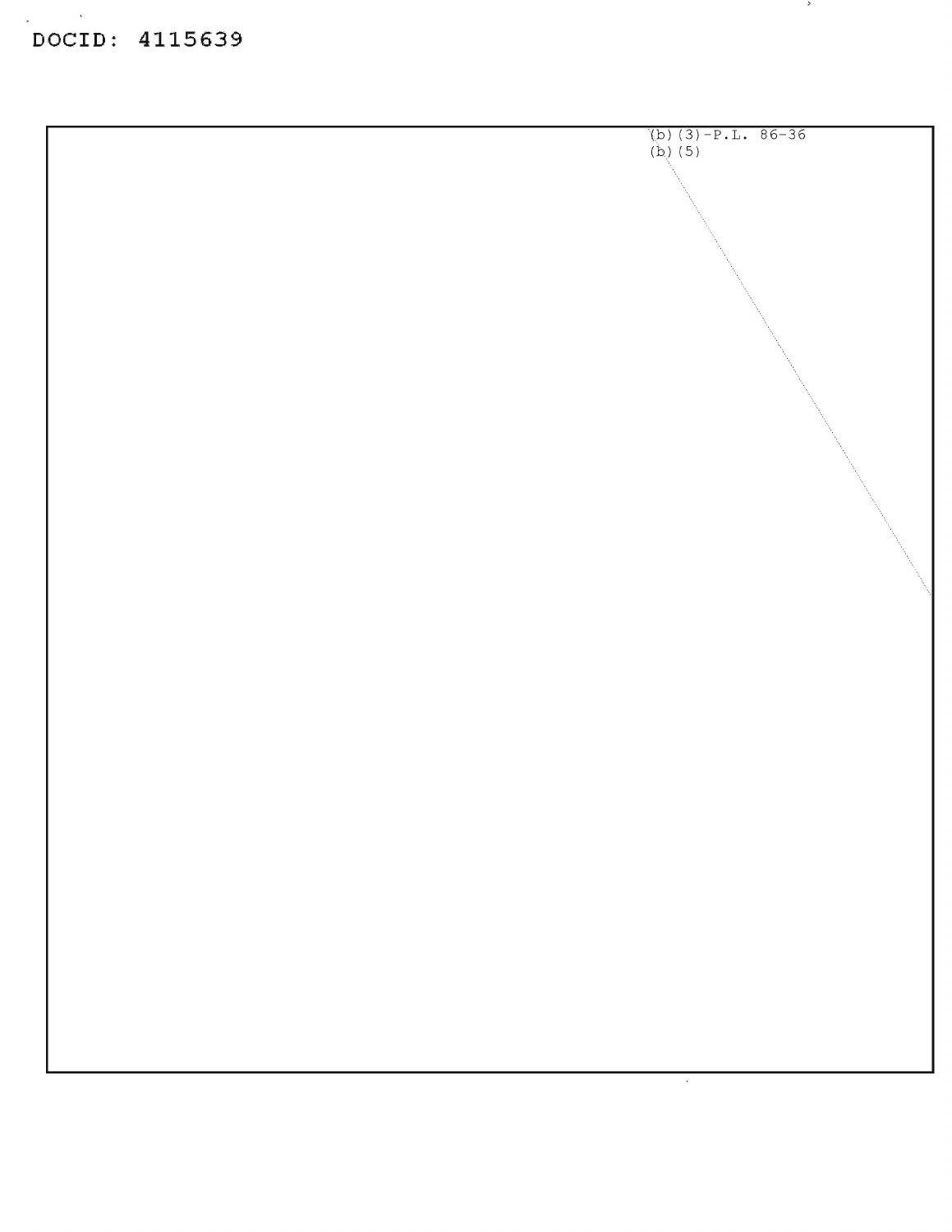$\mathbb{R}^d$ 

 $\hat{\mathbf{r}}$